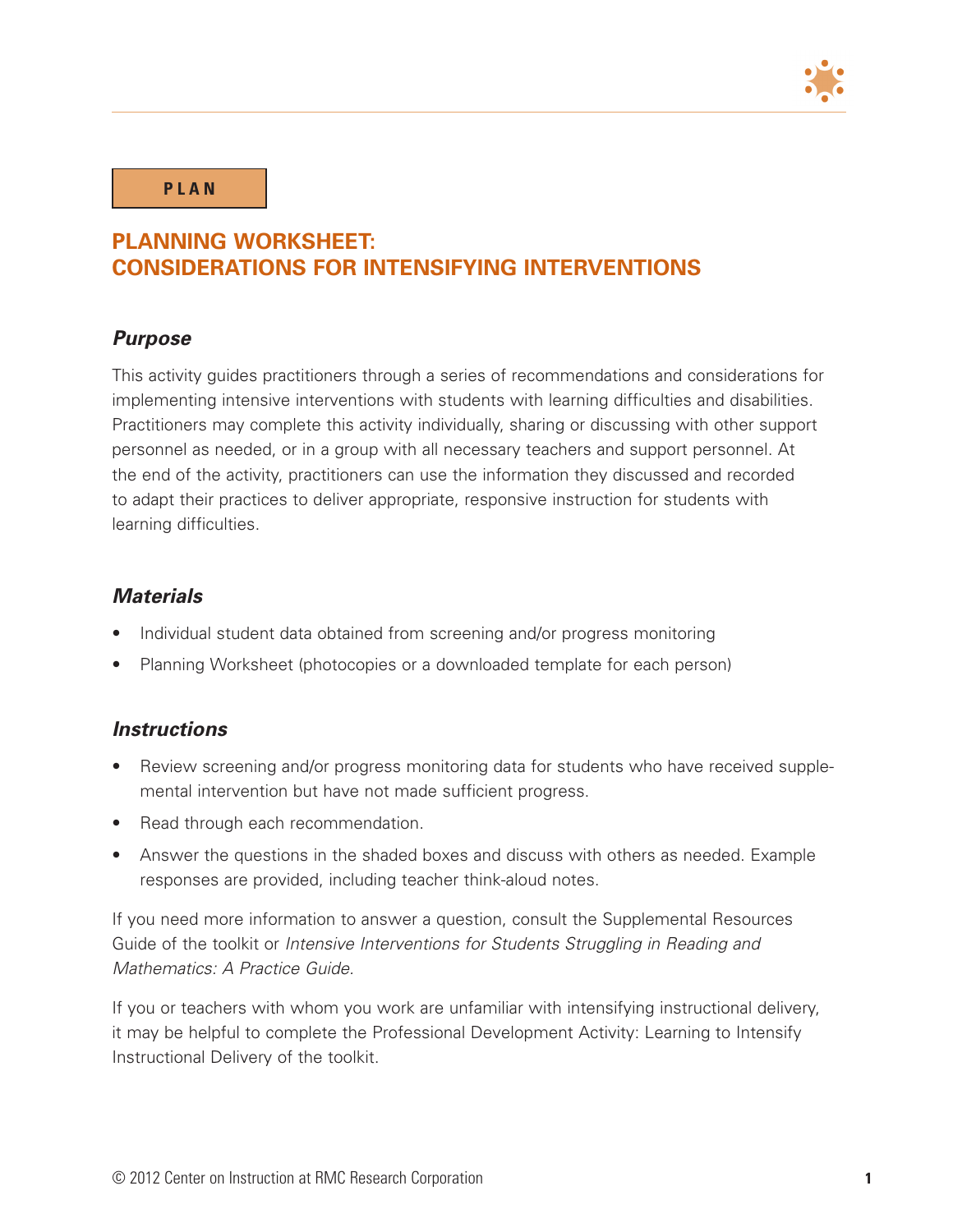# **RECOMMENDATION 1: Reduce Instructional Group Size**

### **Ask yourself: Is the instructional group size optimal for learning?**

- Consider providing small-group (two to four students) or one-on-one instruction if students do not make sufficient progress in larger groups.
- Design effective instruction to occur within smaller groups to allow for the following:
	- More individualized instruction
	- More student response and practice
- Carefully monitor student progress to determine whether the change in group size improves student outcomes.

| Which students need more intensive intervention?                                                                     |
|----------------------------------------------------------------------------------------------------------------------|
| What are the instructional needs of these students?                                                                  |
| Based on the information above, list the instructional focus of each group and the<br>students who will participate. |
|                                                                                                                      |

*(continued)*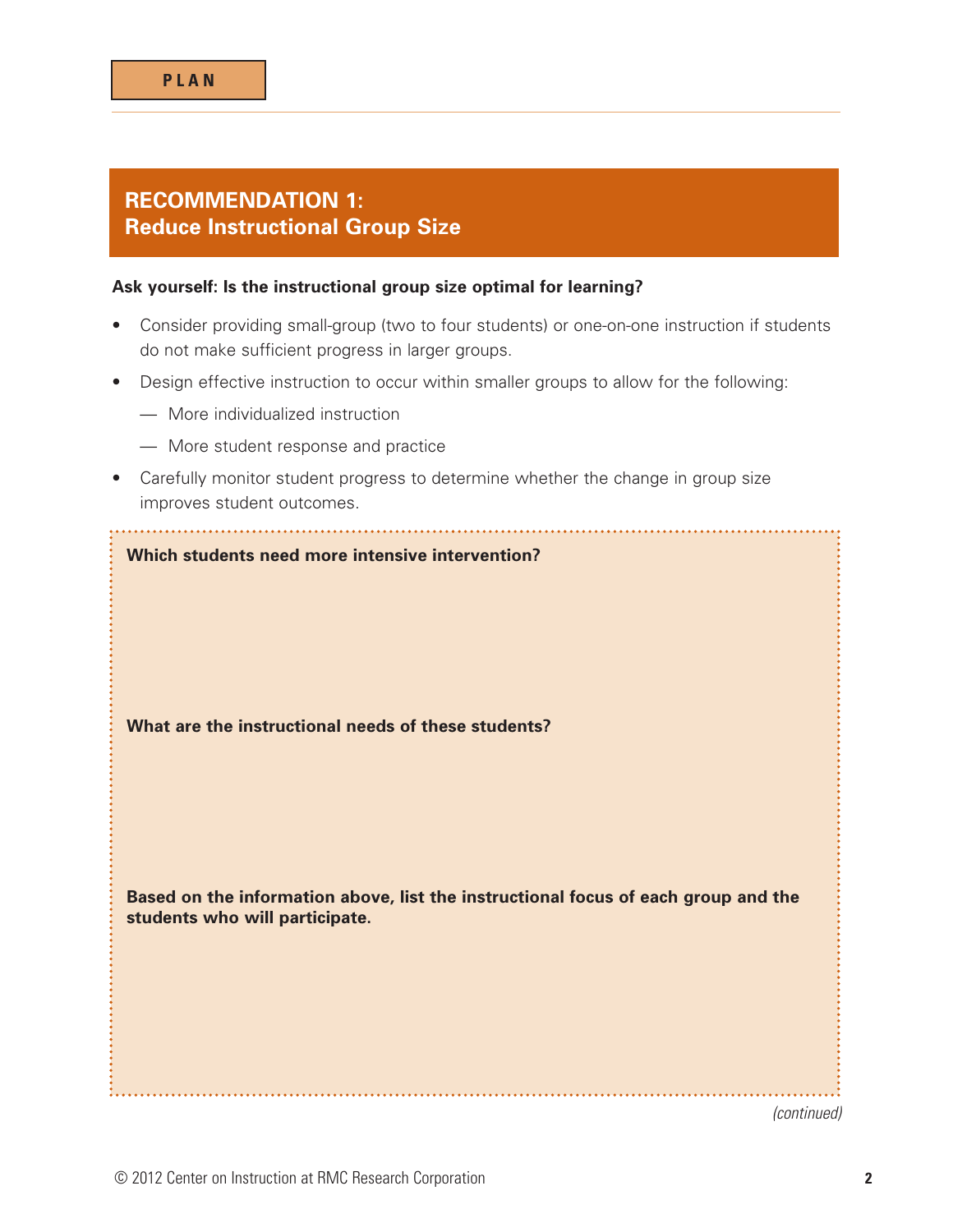

## **EXAMPLE**

### **Teacher Think-aloud**

According to progressmonitoring data, I have six students in grades 1–3 who are not making sufficient progress, even though they rece supplemental interven days a week for 45 m each session in group

To identify the specific instructional needs of students, I will refer to progress-monitoring d

| progress,<br>eive<br>ntion 2<br>inutes |                                                                                                                                                                                                              |
|----------------------------------------|--------------------------------------------------------------------------------------------------------------------------------------------------------------------------------------------------------------|
| os of eight.                           | Which students need more intensive intervention?                                                                                                                                                             |
| С<br>my<br>o my                        | Marcus, Jamie, Sandra, Elisa, Joe, Eugene, Julia<br>What are the instructional needs of these                                                                                                                |
| lata.                                  | students?                                                                                                                                                                                                    |
|                                        | Marcus, Julia, Joe, and Eugene: Fluent with text<br>reading but cannot remember what they read                                                                                                               |
|                                        | Sandra and Elisa: Difficulties with word and text<br>reading but have excellent oral listening and<br>comprehension skills                                                                                   |
|                                        | Jamie: Difficulties with word reading,<br>comprehension, and attention                                                                                                                                       |
|                                        | <b>Based on the information above, list the</b><br>instructional focus of each group and the students<br>who will participate.                                                                               |
|                                        | Group 1: Comprehension (Marcus, Julie,<br>Joe, Eugene)                                                                                                                                                       |
|                                        | Group 2: Word study and text reading<br>(Sandra, Elisa)                                                                                                                                                      |
|                                        | Group 3: Word study, comprehension, and<br>selt-regulation strategies (Jamie); because of<br>Jamie's very low reading ability and difficulties<br>with attention, she will receive one-on-one<br>instruction |
|                                        |                                                                                                                                                                                                              |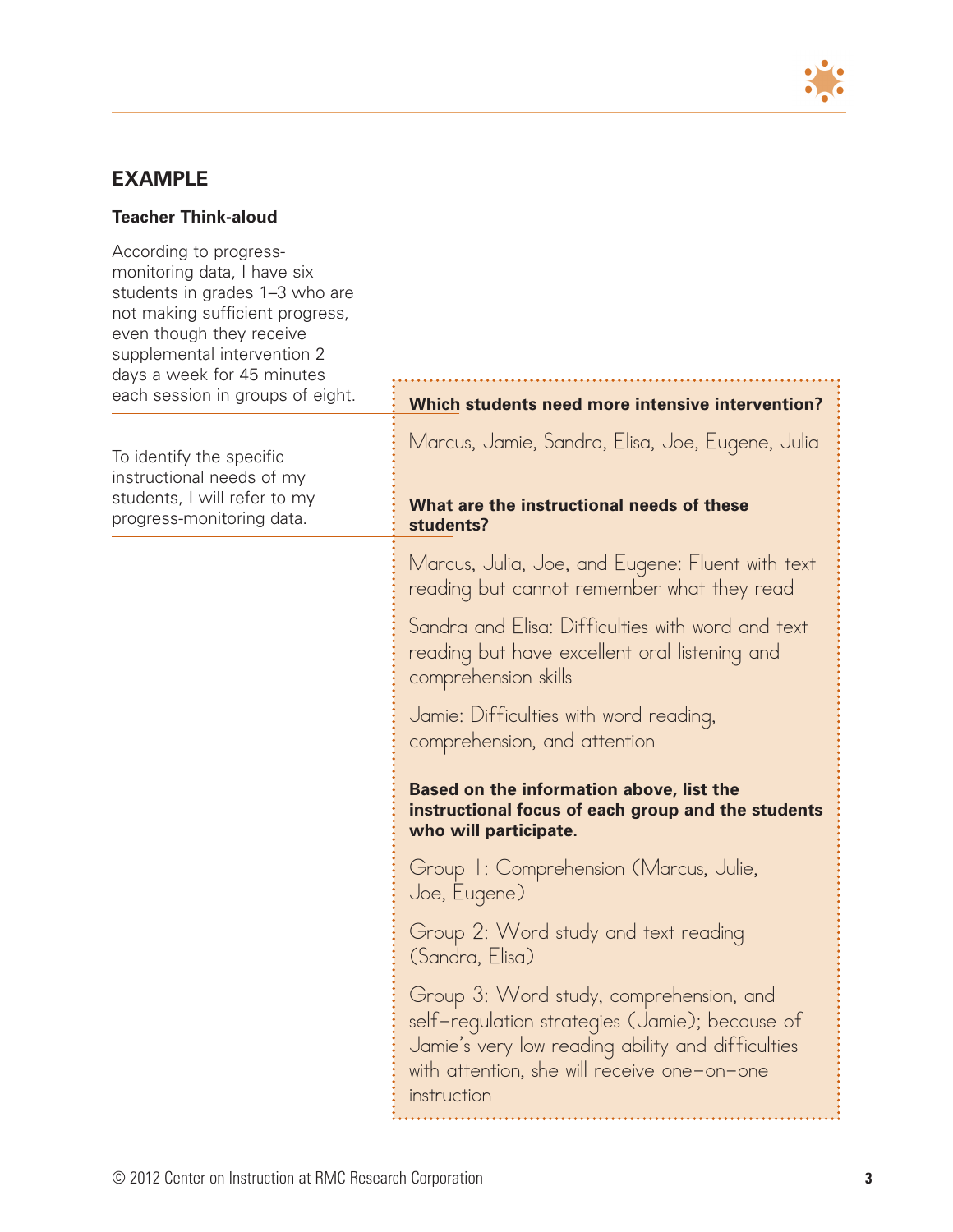# **RECOMMENDATION 2: Increase Learning Time**

### **Ask yourself: Do you provide students with adequate instructional time?**

- Consider increasing the length and/or frequency of the intervention for students who have not responded to previous interventions.
	- Intensive interventions typically vary in time from 30 to 120 minutes and in frequency from three times per week to two times per day.
	- Provide two shorter sessions per day if scheduling or student engagement is a concern.
- Consider increasing the duration of the intervention for students who have not responded to previous interventions.
	- Students in kindergarten through second grade may achieve positive outcomes with interventions up to 20 weeks long.
	- Students in the upper grades or those several grades behind may require much longer interventions.
- When increasing the intervention length, frequency, and/or duration, consider the following:
	- Student's current grade level and achievement gap
	- Length and frequency of previous interventions
	- Complexity of learning tasks
	- Student's progress, as determined by progress-monitoring checks
	- Degree to which the intervention provider has been trained
- Couple increased learning time with carefully designed instruction to do the following:
	- Teach additional skills and strategies
	- Provide additional practice opportunities with feedback
	- Deliver more explicit, systematic, step-by-step instruction
	- Monitor student progress to ensure that additional learning time increases student mastery of skills

*(continued)*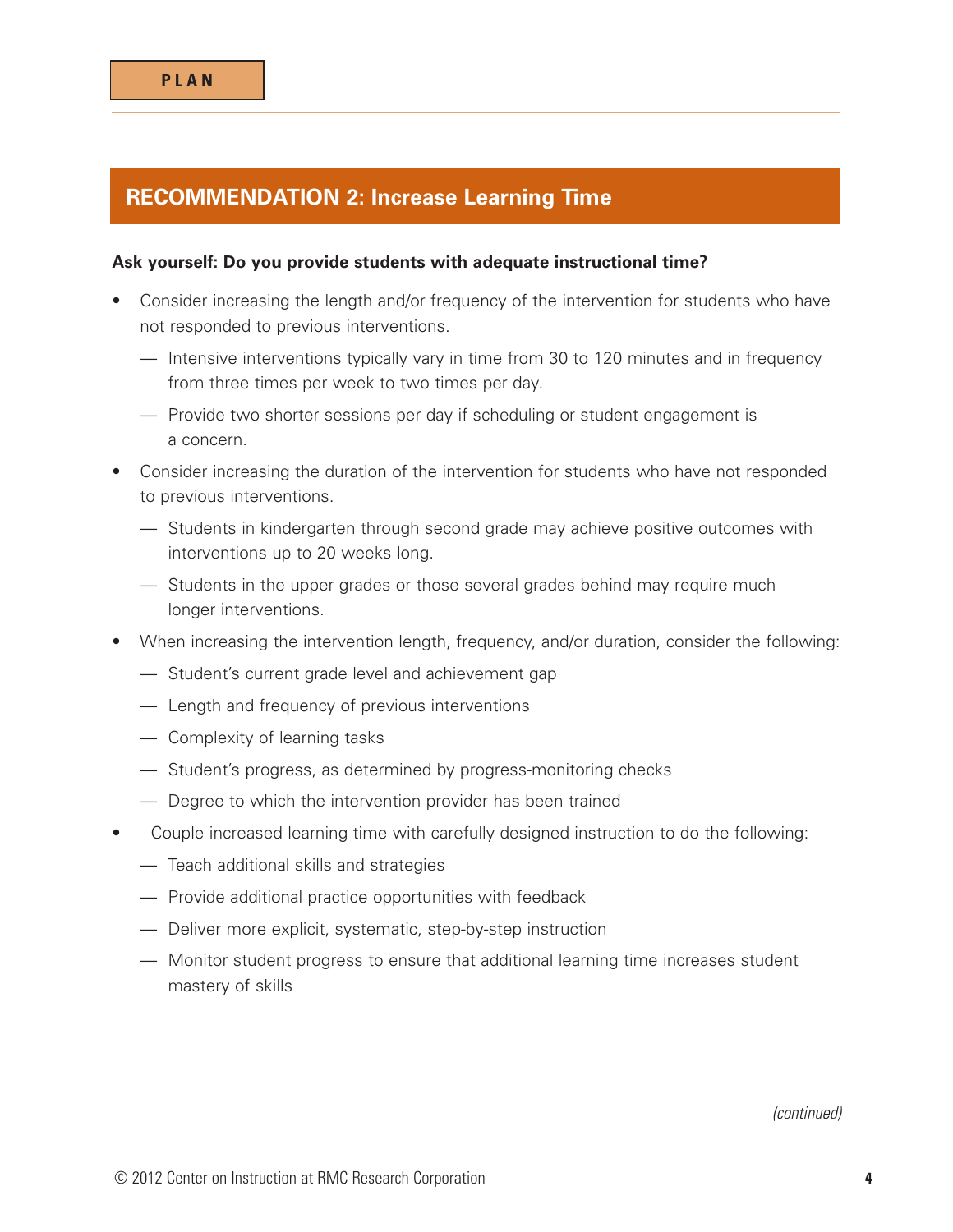

**Previously, what were the length, frequency, and duration of the previous intervention(s) for each student you listed for Recommendation 1?** 

**What will be the new length, frequency, and duration of each intervention group listed for Recommendation 1?**

### **EXAMPLE**

**Previously, what were the length, frequency, and duration of the interventions for each student you listed for Recommendation 1?** 

30 minutes on Monday (M), Wednesday (W), Friday (F) each week for 10 weeks

**What will be the new length, frequency, and duration of each intervention group listed for Recommendation 1?** 

Group 1: Comprehension (Marcus, Julia, Joe, and Eugene)—60 minutes on M, W, F for 20 weeks

Group 2: Word study and text reading (Sandra and Elisa)—60 minutes on M, W, F for 20 weeks

Group 3: Word study, comprehension, and self-regulation (Jamie)—30 minutes in early morning and 30 minutes in early afternoon, daily, for 20 weeks

#### **Teacher Think-aloud**

Our school devotes 1-hour blocks daily to intervention, so I will increase the intervention time for groups 1 and 2 to 1-hour sessions 3 days a week for 20 weeks. This increase will double their instructional time. Because I am very concerned with Jamie's reading ability, I will provide her with two sessions per day of 30 minutes each, 5 days a week for 20 weeks. (Two daily sessions may work better than one 60-minute session because she has difficulties with attention.)

I will need to carefully monitor the progress of these students to determine whether the adjustments to instructional time and group size (and instructional delivery) increase the students' rate of learning.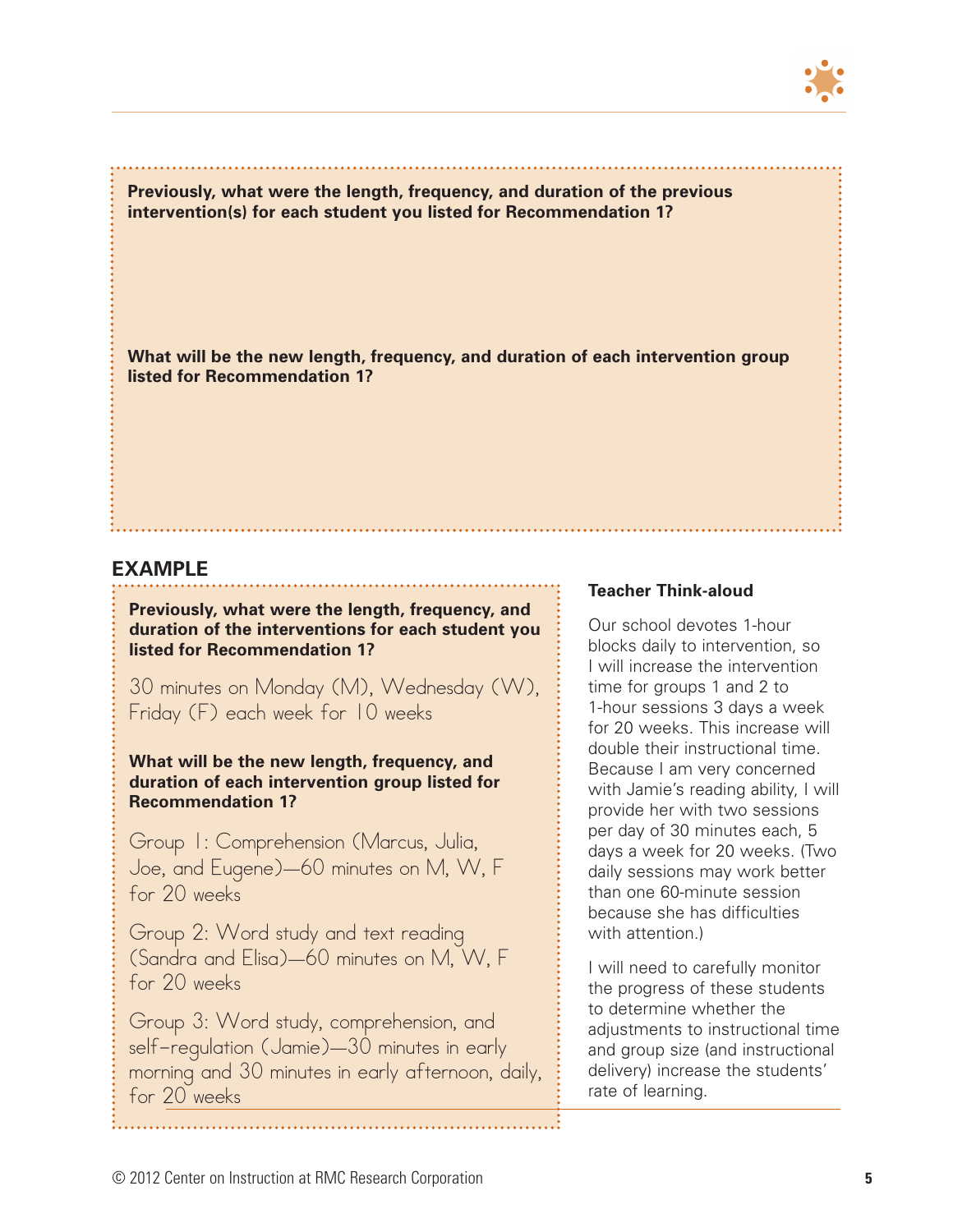# **RECOMMENDATION 3: Support Cognitive Processes**

### **Ask yourself: Is instruction responsive to the cognitive processing difficulties of each student?**

- Explicitly teach students to use self-regulation strategies (e.g., self-questioning, goal setting).
	- Introduce the strategy and discuss how it will be useful to students.
	- Model the strategy through "think-alouds."
	- Help students memorize the steps in the strategy.
	- Support students as they practice the strategy (guided practice).
	- Provide time for independent practice.
- Support students as they use self-regulation strategies.
	- Monitor students' use of self-regulation strategies.
	- Determine what strategies students use to solve problems and provide feedback as necessary.
- Teach students to use memory-enhancement strategies, including the following:
	- Note-taking
	- Rehearsing information aloud
	- Mnemonic devices
	- Graphic organizers and other text organizers
- Provide process-directed feedback that is:
	- Specific to the task or process
	- Helpful for students in linking their behavior to outcomes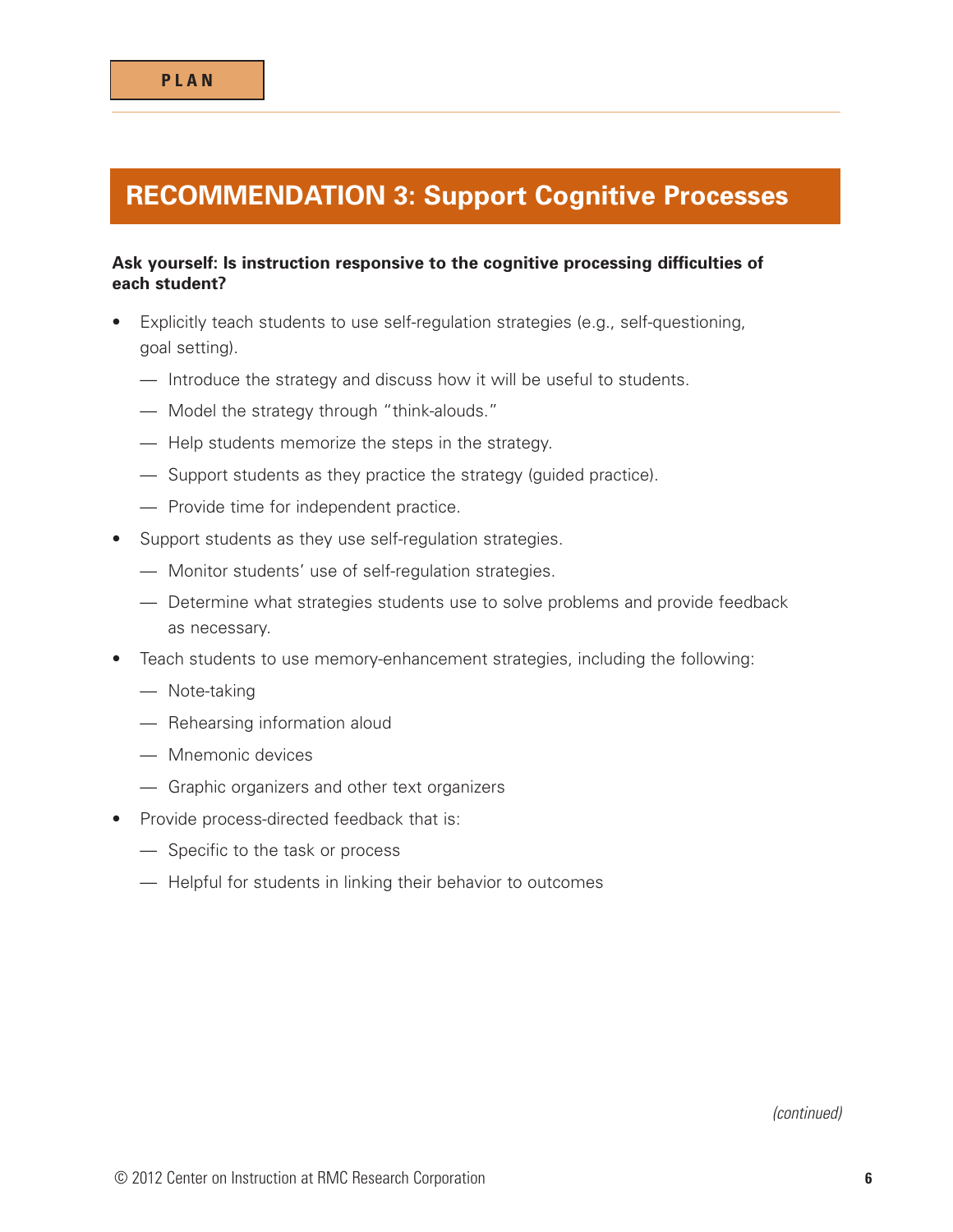

**How will you support students' cognitive processes within each intervention group?**

## **EXAMPLE**

### **How will you support students' cognitive processes within each intervention group?**

Group 1: Comprehension (Marcus, Julia, Joe, and Eugene)

Explicitly teach the students to self-monitor while they read (e.g., identify when text does not make sense to them, identify words they don't know that prevent comprehension of the sentence or passage).

Incorporate graphic organizers for students to complete and refer to while they read (e.g., recording predictions or questions about the text before they read, generating story maps, recording information to generate a main idea).

Group 2: Word study and text reading (Sandra and Elisa)

As Sandra and Elisa work on increasing their accuracy with word and text reading, I will help them set goals and chart their progress.

Group 3: Word study, comprehension, and self-regulation (Jamie)

Because Jamie is working on improving word reading, fluent text reading, and comprehension, I will use a combination of the self-monitoring and goal-setting strategies used in groups 1 and 2. I will also help Jamie with improving her attention by teaching her ways to self-monitor her behavior.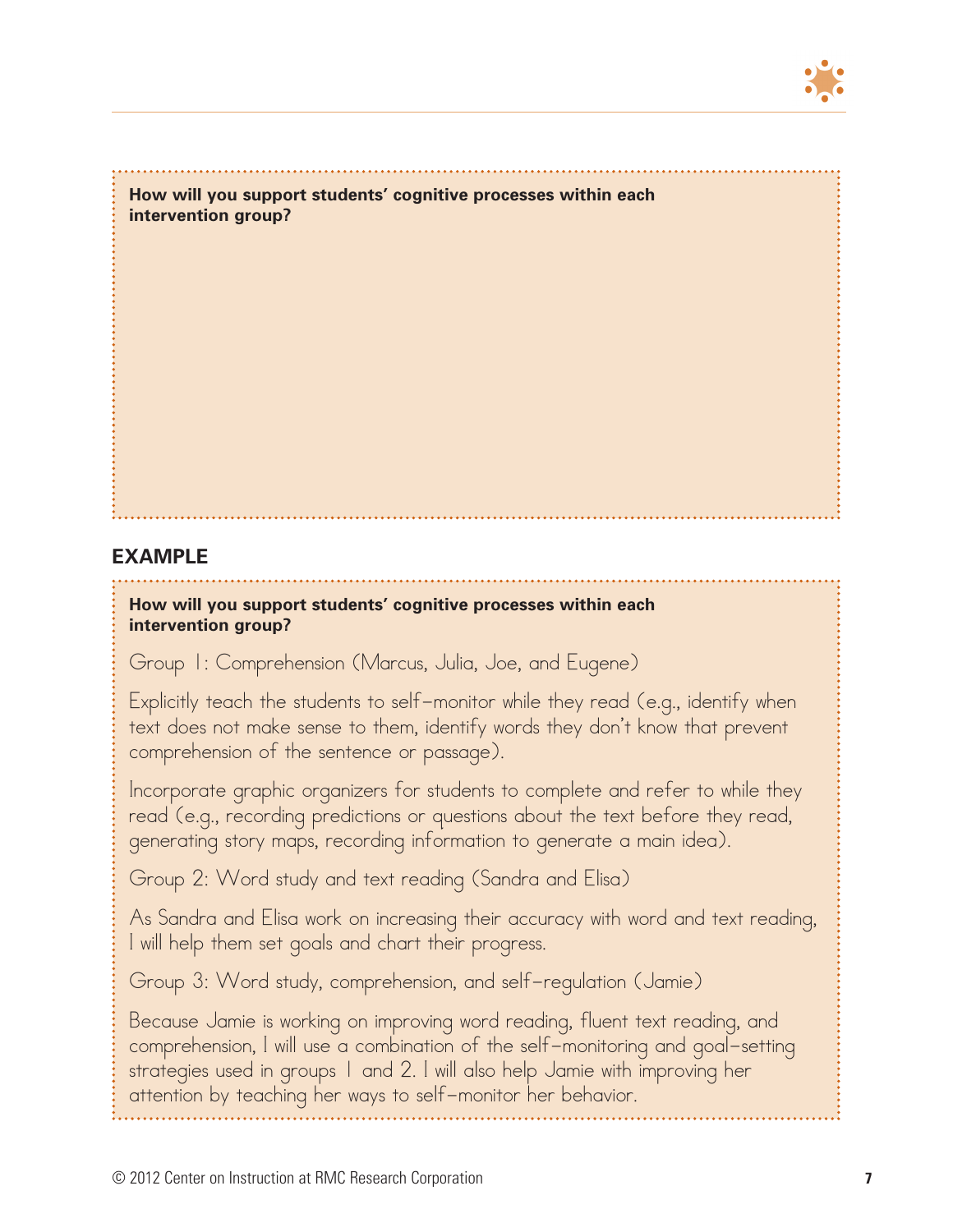# **RECOMMENDATION 4: Intensify Instructional Delivery**

### **Ask yourself: Is your delivery of instruction sufficiently intense to meet the learning needs of struggling students?**

- Provide explicit instruction.
	- State the purpose and learning goal of the lesson.
	- Provide models with clear, detailed explanations.
	- Use pictures, graphics, manipulatives, or "think-alouds."
	- Provide guided practice opportunities.
- Provide systematic instruction.
	- Break down tasks into smaller steps.
	- Break down instruction into simpler segments.
	- Use step-by-step strategies.
	- Provide temporary support and then gradually reduce that support over time.
- Provide multiple opportunities for student response and feedback.
	- Offer individual practice opportunities to all students.
	- Use frequent student response to monitor student understanding.
	- Provide feedback that relates to student goals and effective completion of tasks.
- Use process-directed feedback with students.
	- Provide feedback that is clear and precise.
	- Communicate which aspects of the task students perform correctly.
	- Connect feedback directly to student actions and learning goals.
- Provide corrective feedback to students after task completion.
	- Model the task or correct response.
	- Provide immediate feedback for discrete tasks (e.g., spelling a word).
	- Provide feedback after a short delay for complex tasks (e.g., writing a paragraph).
	- Provide additional time to practice tasks that were done incorrectly.
- Incorporate independent practice after students begin to develop mastery of a new skill.

*(continued)*